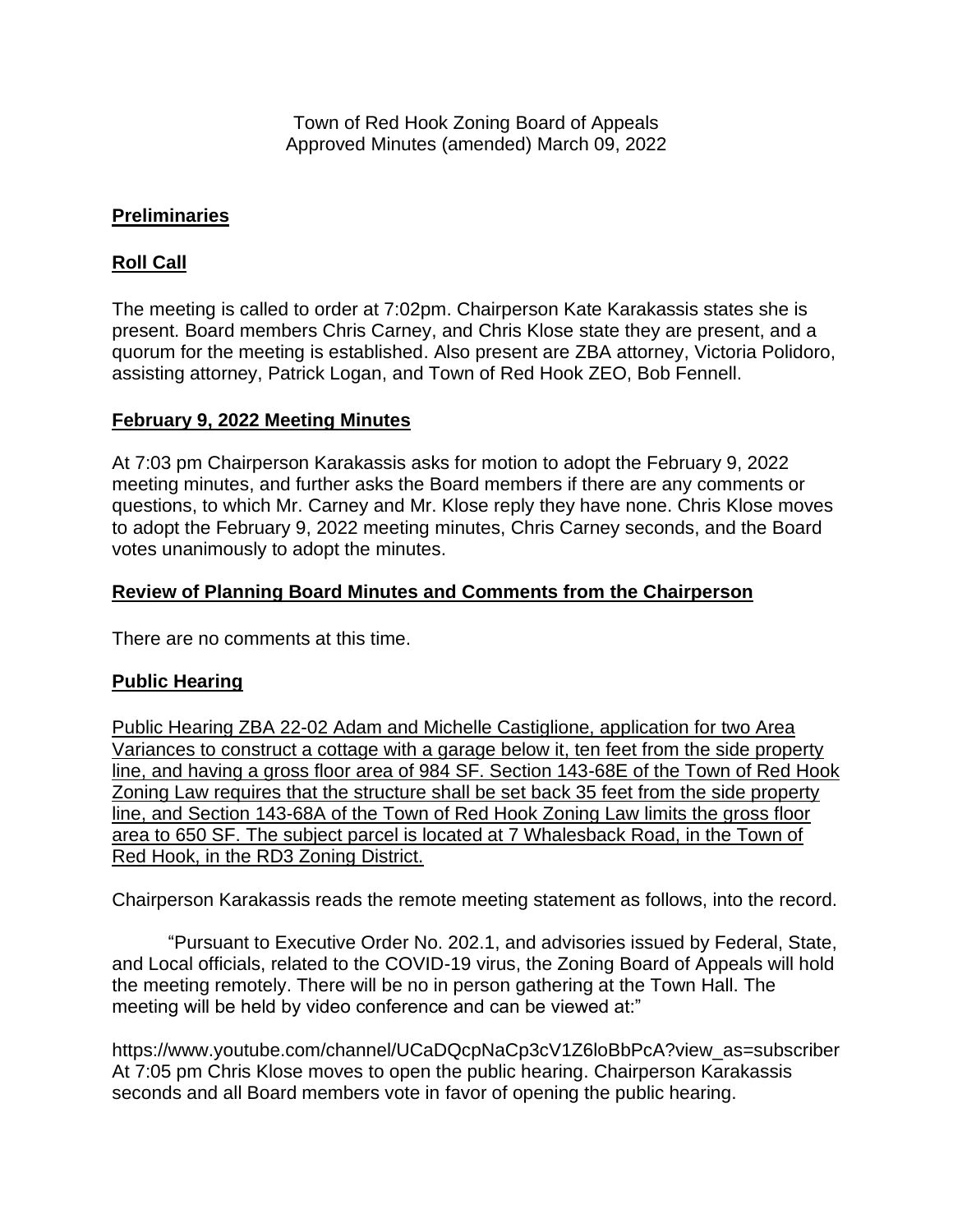Chairperson Karakassis asks the applicants to describe their project. Adam Castiglione states he thought about the Board's suggestion to morph the current garage into an apartment, and build a second garage, and further states he thinks the current garage is too small for his family's needs, and it also has a staircase to the lower level of their house.

Chairperson Karakassis asks the Board members if they have any questions or comments, to which Mr. Carney and Mr. Klose reply they have reviewed the application, and have none. Chairperson Karakassis states she visited the property today at 5:00 pm, and further states the applicants' home is built on a rise, and the rest of the property slopes down to a marshy area. Chairperson Karakassis states she wanted to make a visual assessment regarding the proximity of the adjacent property.

Chris Klose asks Chairperson Karakassis what her impression of the next-door property was, to which she replies it was quite close. Michelle Castiglione states the proposed structure is close to the property line, but not the neighbor's house. Ms. Castiglione further states theirs and their neighbor's driveways are close, since their lot is a flag lot. Adam Castiglione states the neighbor's house is not oriented toward the proposed structure, and further notes no windows in the garage-cottage structure would face the neighbor's house.

Clerk Rubin states the ZBA Office received no comments from the public.

At 7:10 pm Chairperson Karakassis moves to close the public hearing. Chris Klose seconds, and all Board members vote in favor of closing the public hearing. Chairperson Karakassis states there will be one resolution for both variance requests, but the Board will review each request separately. Chairperson Karakassis states the Board will review the side yard setback variance request first.

The Board discusses the facts of the appeal, and determines:

- 1. The location of the septic tank and marshy areas considerably reduce the available locations for additional structures. The applicants' chosen location avoids these issues.
- 2. The front of the property faces the front yard, and is open space. Placement of the structure to the side of the rear driveway, preserves the open space.
- 3. There is no opposition from neighbors. The subject parcel is at the end of a long flag lot driveway. Visual impact on the neighborhood will be minimal.

Chairperson Karakassis asks the Board members if they have any further comments or questions. Chris Carney and Chris Klose state they have no further comments. The Board reviews the six criteria for the side yard setback area variance request:

The Board agrees unanimously that the setback request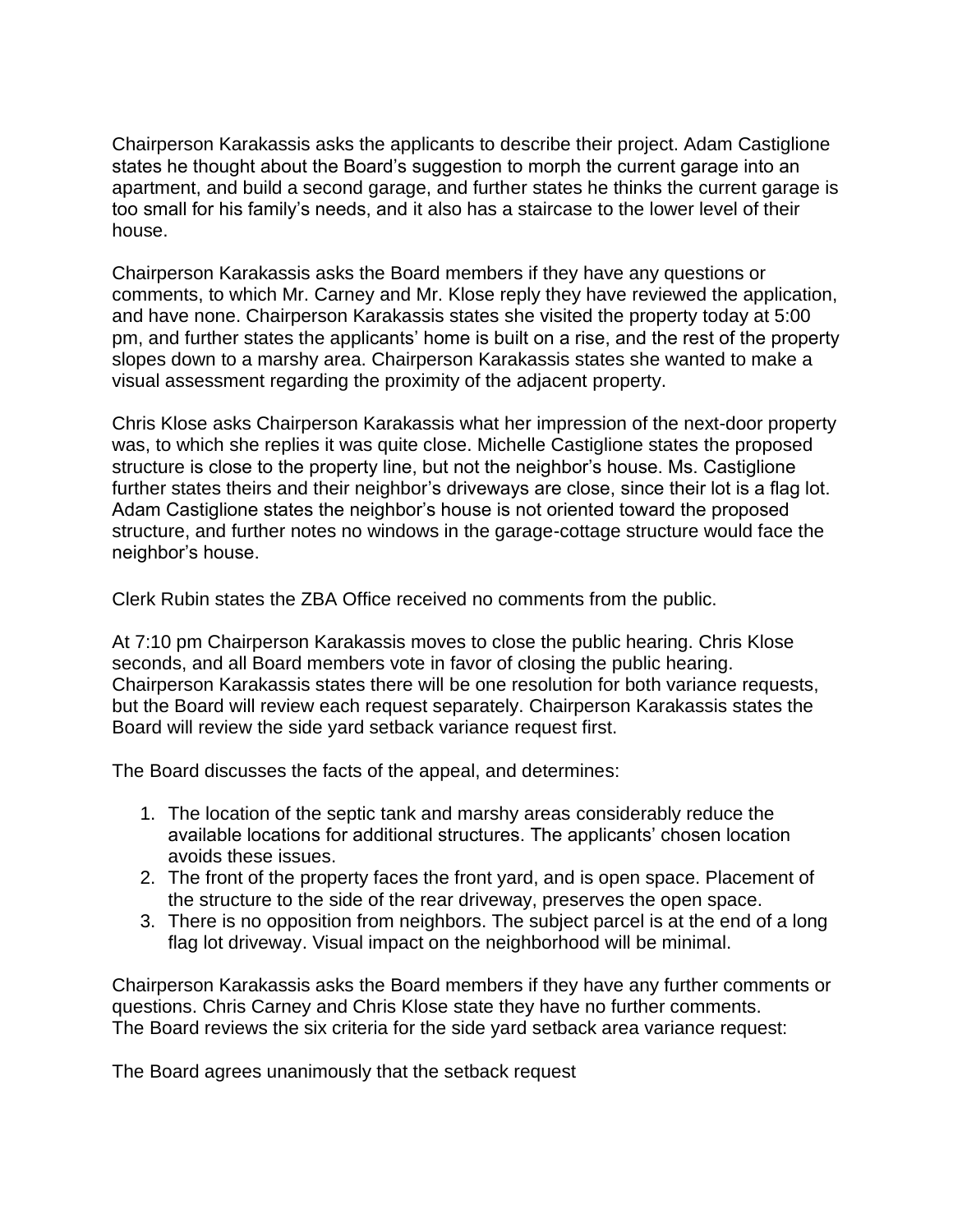- 1. will not produce an undesirable change to the neighborhood, or a detriment to nearby properties,
- 2. the needs of the applicant cannot be achieved by other than an area variance, since the applicants are looking to build a garage for equipment and vehicles, and have limited locations available,
- 3. the requested variance is substantial, since it represents a 71% reduction of the setback requirement,
- 4. will not affect the physical or environmental conditions in the neighborhood,
- 5. the hardship for which the variance is sought to rectify is self-created, and
- 6. the variance requested is the minimum variance to meet the needs of the applicants.

At 7:17 pm Chris Klose moves the grant the requested side yard setback variance. Chris Carney seconds and all Board members vote in favor of granting the variance.

The Board reviews the six criteria for the 984 SF proposed cottage, to be located above the proposed 984 SF proposed garage:

- 1. All Board members agree the requested variance will not produce an undesirable change to the neighborhood, or a detriment to nearby properties.
- 2. Chairperson Karakassis finds the needs of the applicant *can* be achieved by other than an area variance, and further finds the permitted 650 SF for a cottage adequate, and finds the applicants have a sufficiently large home. Chris Klose finds the needs of the applicants can be achieved by other than an area variance. Chris Carney agrees the needs of the applicants can be achieved by other than an area variance, but also states the definition of need is what they tell the Board.
- 3. The Board agrees a 42% increase over the permitted square footage is substantial.
- 4. The Board agrees the requested variance will not affect the physical or environmental conditions in the neighborhood.
- 5. The Board agrees the hardship for which the variance is sought to rectify is selfcreated.
- 6. Chairperson Karakassis states the requested variance is not the minimum variance to meet the needs of the applicant. Chris Klose states he agrees with the Chairperson's position. Chris Carney states the requested variance is not the minimum variance to meet the needs of the applicant.

Chairperson Karakassis states assessing an applicant's needs is difficult, and further states the use of a structure to entertain guests sets a precedent to allow applicants to say whatever their needs are.

Victoria Polidoro states the Board needs to vote on a resolution to deny the requested variance.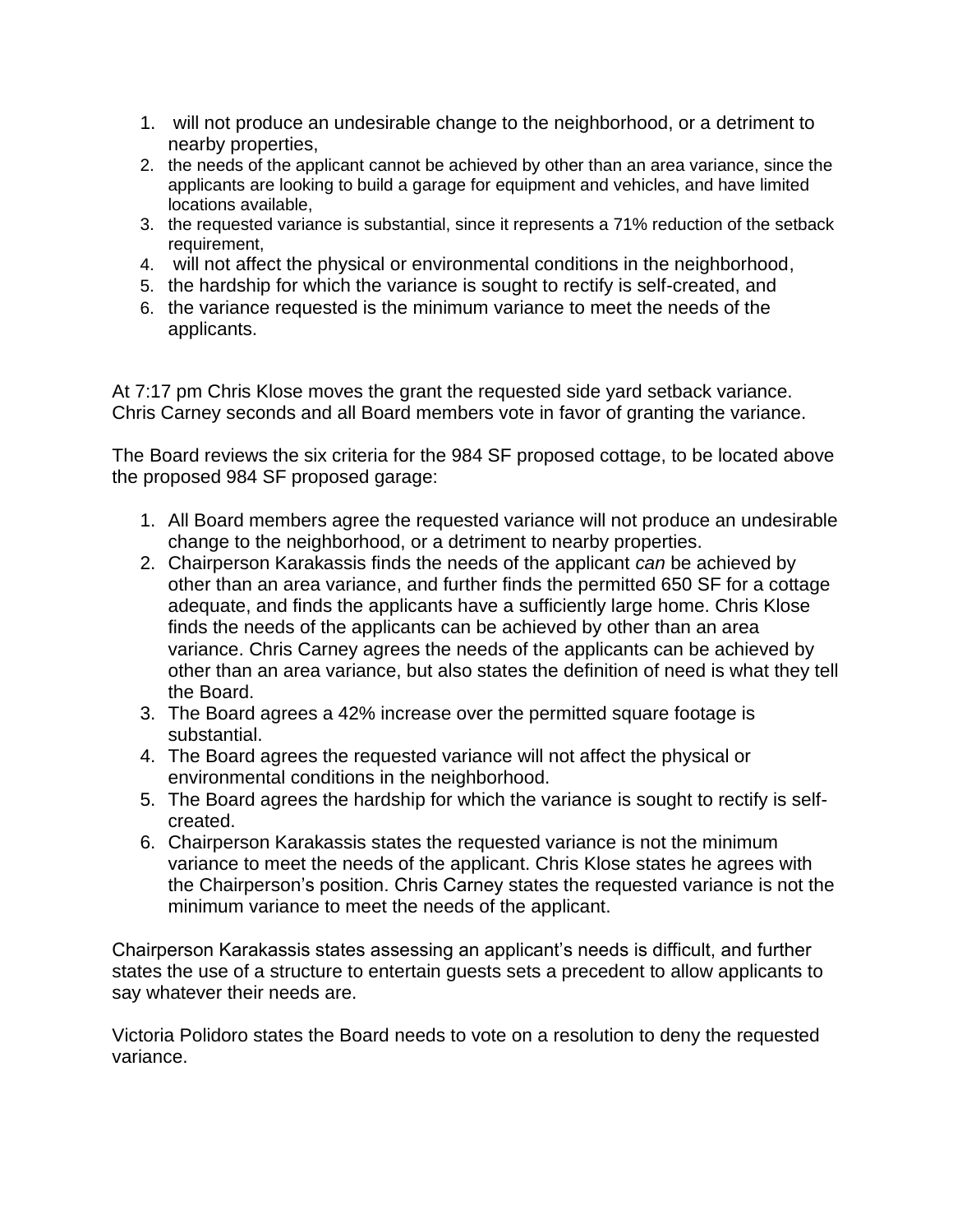At 7:25 pm the Board votes on a resolution to deny the requested variance. Chairperson Karakassis votes YES, Chris Klose votes YES, Chris Carney votes NO. Patrick Logan states the motion fails, since there is not a five-member Board, at the present time, and further states the Board must vote unanimously for the motion to pass. Patrick Logan further states the Board can rework a resolution to grant the variance, and vote on it, within a period of 62 days. Mr. Logan further notes the Board can postpone this vote to the next meeting to see if there will be a unanimous vote. Mr. Logan further states if 62 days pass, the Board will effectively have issued a denial. Victoria Polidoro states the Board has closed the public hearing, but it can have a discussion and vote at the next meeting, if it so chooses. Chairperson Karakassis confirms that the applicants will attend the next ZBA meeting.

# **Public Hearing**

ZBA 22-04 Gregory and Elizabeth Bathrick, application for two Area Variances, the first regards the placement of a garage, in front of a proposed dwelling, 35 feet from the front property line, on the subject parcel. Section 143-18 A (4) of the Town of Red Hook Zoning Law stipulates that an accessory structure project no closer than the principal structure, or meet the required front yard setback of 60 feet. The second variance regards the construction of a number of buildings on the subject parcel, resulting in a maximum building coverage of 11%, and a minimum open space of 72%. The Town of Red Hook Zoning Code, Section 143-12, District Schedule of Area and Bulk Regulations, limits the maximum building coverage to 7%, and requires a minimum of open space of 80%. The subject parcel is located at 81 Country Club Drive, in the Town of Red Hook, in the RD3 Zoning District.

Chairperson Karakassis confirms with the applicant, the requested variances for lot coverage, and front yard setback, and then reads the agenda item. Chris Klose asks the applicant if what the Board has received is the current set of drawings, to which the applicant's architect, Christie Billeci, replies it is. Ms. Billeci states the DEC Wetlands Permit has been granted for the pool, poolhouse, and patio. Ms. Billeci further states the garage has been re-located further away from the neighbor, and 35' from the lot line, but in the front yard.

Ms. Billeci states the tree will be protected during the building process, and displays a three-dimensional model, a mock-up, and elevations on the screen, and also display photographs of neighborhood garages, in front yards, on Country Club Drive, houses closer to the pond, and garages closer to the street. Ms. Billeci also displays photographs of neighborhood parcels which have a higher-than-permitted lot coverage, and states the pond represents a large open space, surrounded by small lots, similar to planned cluster housing, and notes the neighborhood's small lots of .3 to .6 acres.

At 7:44 pm Chairperson Karakassis asks for a motion to open the public hearing. Chris Klose so moves, Chris Carney seconds, and all Board members vote in favor of opening the public hearing. There are no comments from the public. At 7:45 pm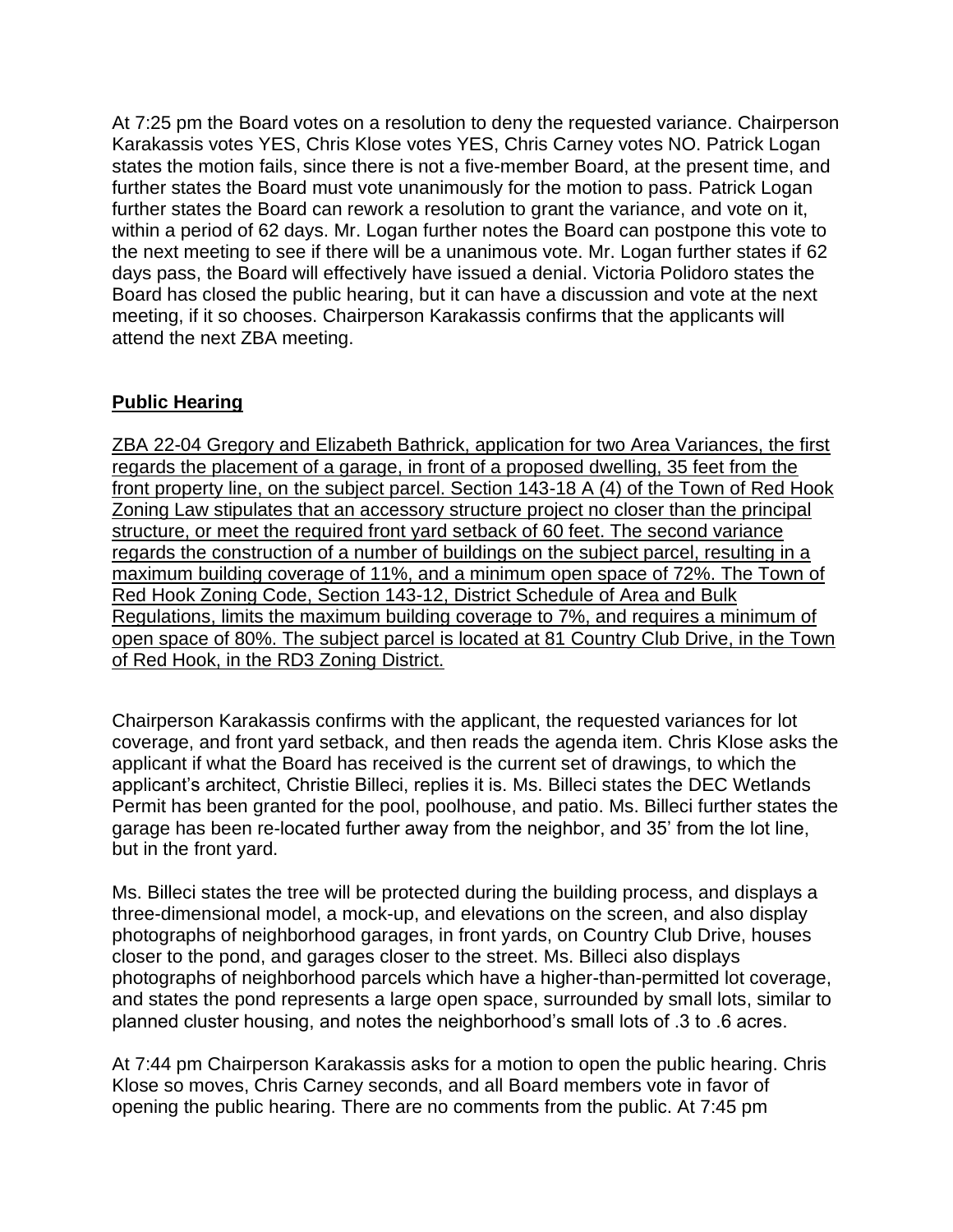Chairperson Karakassis asks for a motion to close the public hearing. Chris Klose so moves, Chairperson Karakassis seconds, and all Board members vote in favor of closing the public hearing. Chairperson Karakassis asks the Board members if they have any further comments or questions, to which Chris Klose and Chris Carney reply they do not. ZEO Bob Fennell confirms the applicants are seeking two variances, and not three.

Patrick Logan states the Board can draft one document with both variances. Chairperson Karakassi, Chris Klose, and Chris Carney agree to a single document. Patrick Logan states both variances must consider all of the criteria. Chairperson Karakassis asks Mr. Fennell if Country Club Drive is private, to which Mr. Fennell replies it is.

The Board discusses the facts of the appeal and determines:

- 1. The properties in the neighborhood are all off of a private road, thus the visual impact is minimal.
- 2. In a site visit it was noted there are a number of different architectural styles in the neighborhood, contributing to an overall, eclectic style. The site visit also revealed a number of properties with garages right up on the road, thus the applicants' proposal is in keeping with the neighborhood.,
- 3. The neighborhood was created some 50 years prior to zoning.

The Board reviews the six criteria front setback variance request and the maximum lot coverage variance:

- 1. For both the front setback variance request, and the maximum lot coverage request, all Board members agree the requested variance will not produce an undesirable change to the neighborhood, or a detriment to nearby properties.
- 2. For both the front setback variance request, and the maximum lot coverage request, all Board members agree the needs of the applicant cannot be achieved by other than an area variance, due to the need for a garage, the configuration of the lot, and the preservation of the tree.
- 3. For both the front setback variance request, and the maximum lot coverage request, all Board members agree the requested variances are numerically substantial, but the impacts are not substantial.
- 4. For both the front setback variance request, and the maximum lot coverage request, all Board members agree the requested variances will not affect the physical or environmental conditions in the neighborhood.
- 5. For both the front setback variance request, and the maximum lot coverage request, all Board members agree the hardship for which the variance is sought to rectify is self-created.
- 6. For both the front setback variance request, and the maximum lot coverage request, all Board members agree the variance requested is the minimum variance to meet the needs of the applicants.